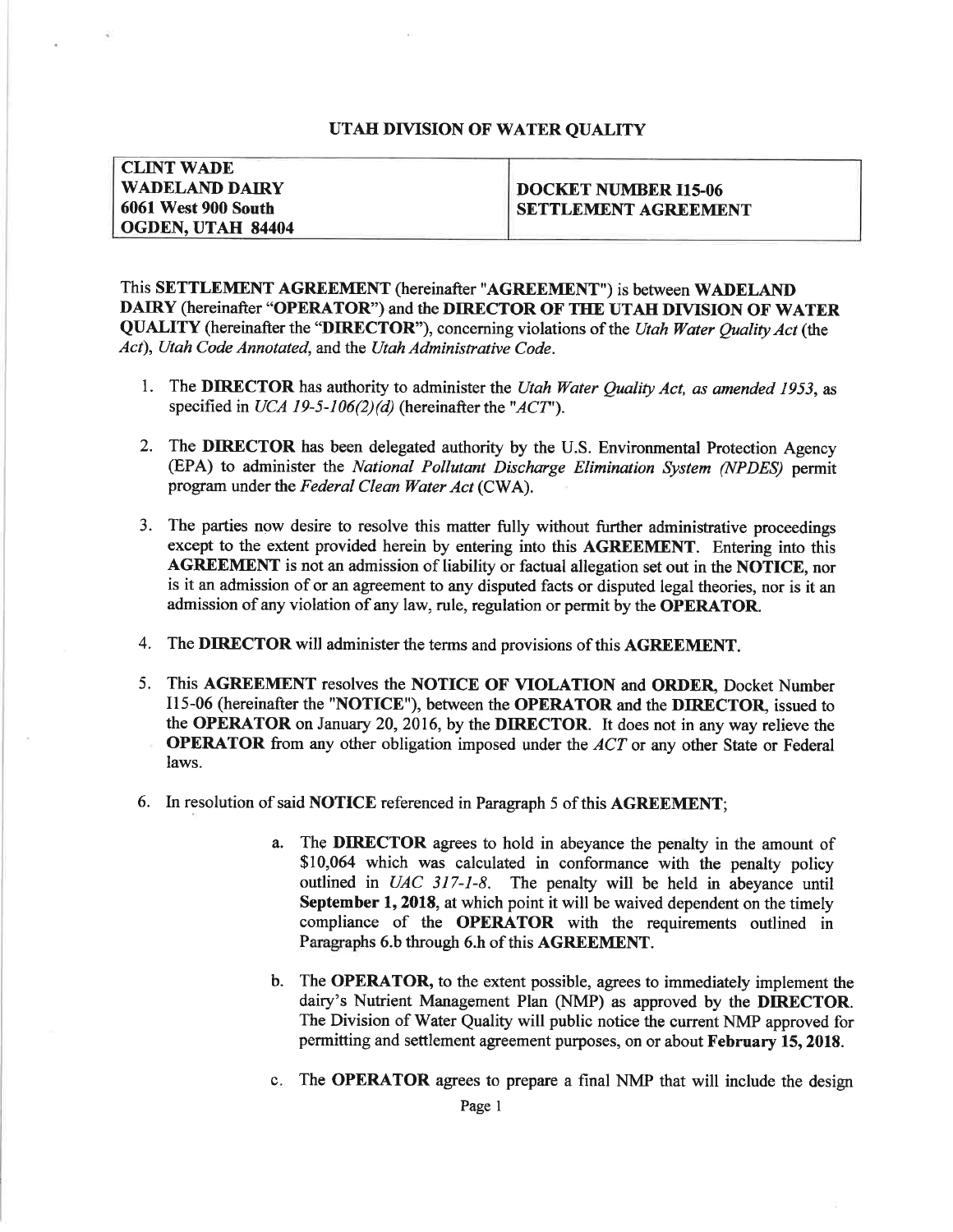**Wadeland Dairy** Settlement Agreement, Docket No. 115-06

and construction requirements of any new wastewater or evaporation pond(s), and other controls as needed and implemented. The NMP must demonstrate facility compliance NRCS practices and standards. The Final NMP must be submitted to the DIRECTOR for approval and must be fully implemented by September 1, 2018. NMP implementation is not limited to, but includes construction and operation of any new storage structures at the dairy. The OPERATOR also agrees to update the NMP on an ongoing basis as needed to reflect actual and planned practices and waste management facilities at the dairy. The NMP and all updates to the NMP, must demonstrate facility compliance with Natural Resources Conservation Service (NRCS) practices and standards. Any NMP updates must be submitted to the DIRECTOR for approval.

- d. The OPERATOR agrees to fully implement the final DIRECTOR approved NMP, as referenced in 6.c, prior to September 1, 2018. Prior to July 1, 2018, the OPERATOR may request an extension of the September 1, 2018 NMP deadline for delays in implementation beyond the control of the OPERATOR. Any NMP deadline extension approval will be at the discretion of the DIRECTOR and granted only for good cause. At any time prior to, or soon after the September 1, 2018 NMP implementation deadline, the DIRECTOR may determine that the OPERATOR is out of compliance with this AGREEMENT. If the OPERATOR is determined to be out of compliance due to lack of progress, failing to meet the September 1, 2018 NMP deadline, or failing to complete any new construction of facilities, the **DIRECTOR** may require that the penalty be remitted. For significant lack of progress, the DIRECTOR may require penalty payment prior to the September 1, 2018 deadline at which time an invoice will be sent to the **OPERATOR** with a penalty payment due date.
- e. Upon issuance, the OPERATOR agrees to fully implement the CAFO permit. The OPERATOR acknowledges that any discharge of pollutants to waters of the State is an illegal discharge unless allowed under the CAFO permit.
- f. The OPERATOR agrees to immediately cease all discharges to waters of the State. The OPERATOR agrees that the dairy and cropland in operational control of the dairy will not have discharges that contaminate waters of the State with manure, wastewater, runoff, feed, or other pollutants.
- The OPERATOR agrees to notify Don Hall with the Division of Water g. Quality at 801-536-4492, within 24-hours of any discharge of pollutants to waters of the State.
- The OPERATOR agrees to pay a stipulated penalty in the amount of \$200  $h_{\cdot}$ per day for every day of non-payment or partial payment of the penalty as specified in 6.a.